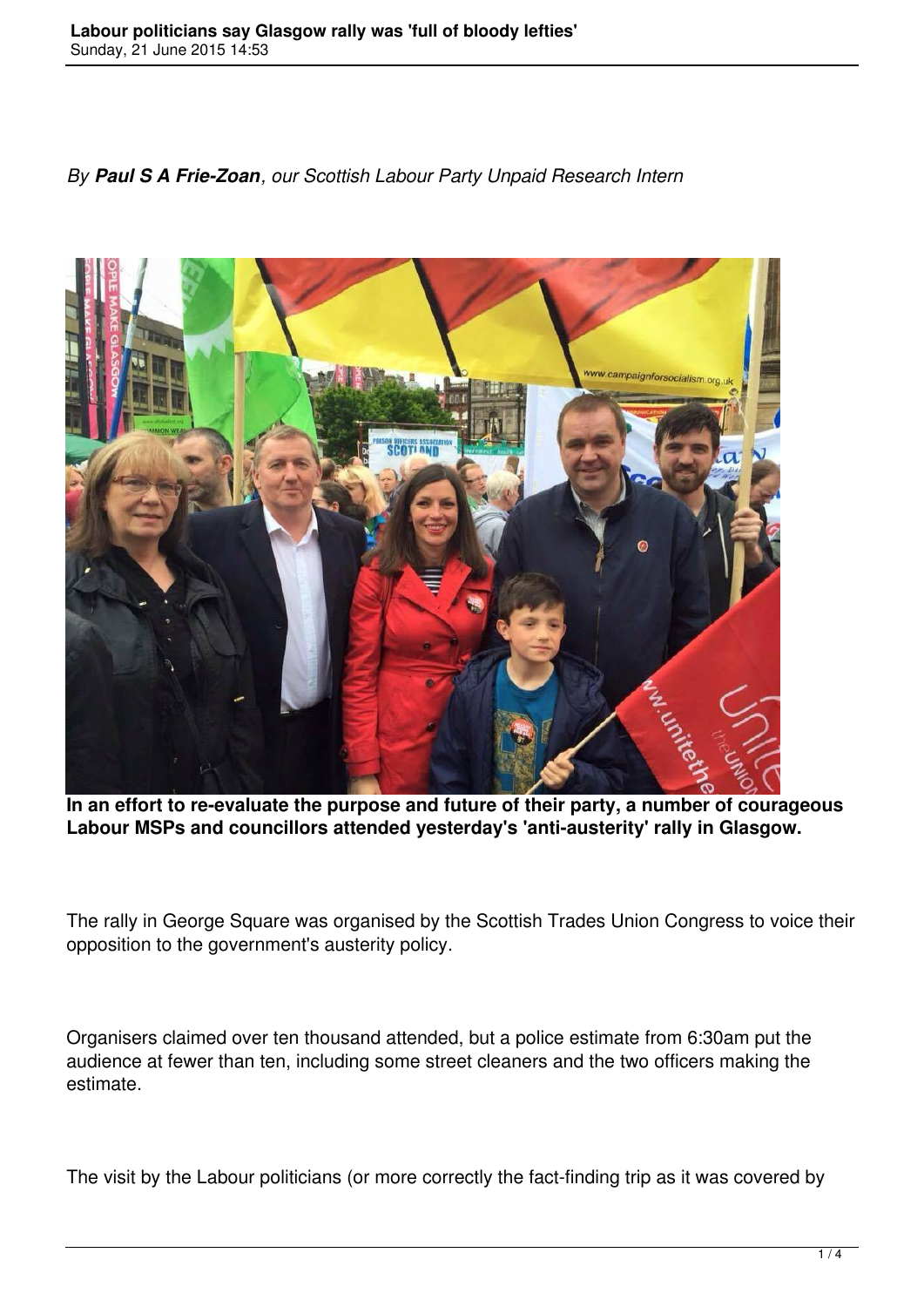expenses) was organised to determine if any policy initiatives could be gleaned from those speaking at or attending the event.

The interim leadership of Scottish Labour feels that their sole current policy, which can be summed up as 'the SNP is really, really bad', may not be sufficient to fill up their 2016 manifesto.

The remaining few SLab politicians are therefore being encouraged to visit grassroots policy events such as the George Square rally in order to 'pauchle' any usable policy ideas which might emerge.

Dunfermline MSP Cara Hilton was at the rally and she told our reporter: "Initially it looked quite promising as there were speakers from trades unions, charities and political organisations, groups we have agreed with in the past, so we were expecting loads of great new policy ideas.

"But as soon as they appeared on stage, it became clear there would be nothing we could even consider putting in our 2016 manifesto.

"Speaker after speaker showed little or no understanding of the absolute priority of deficit reduction and why massive cuts to benefits are the best way, nay the only way to achieve this end.

"There was no talk of reaching out to the nervous middle class voters of Southern England or even of embracing the importance of aspiration in order to head off a squeeze from the Tories on the right and UKIP on the left.

"Not only was none of the speakers remotely business-friendly in his or her rhetoric, but some were downright critical, particularly of the financial services industry which is so pivotal to the current economic recovery we're all enduring.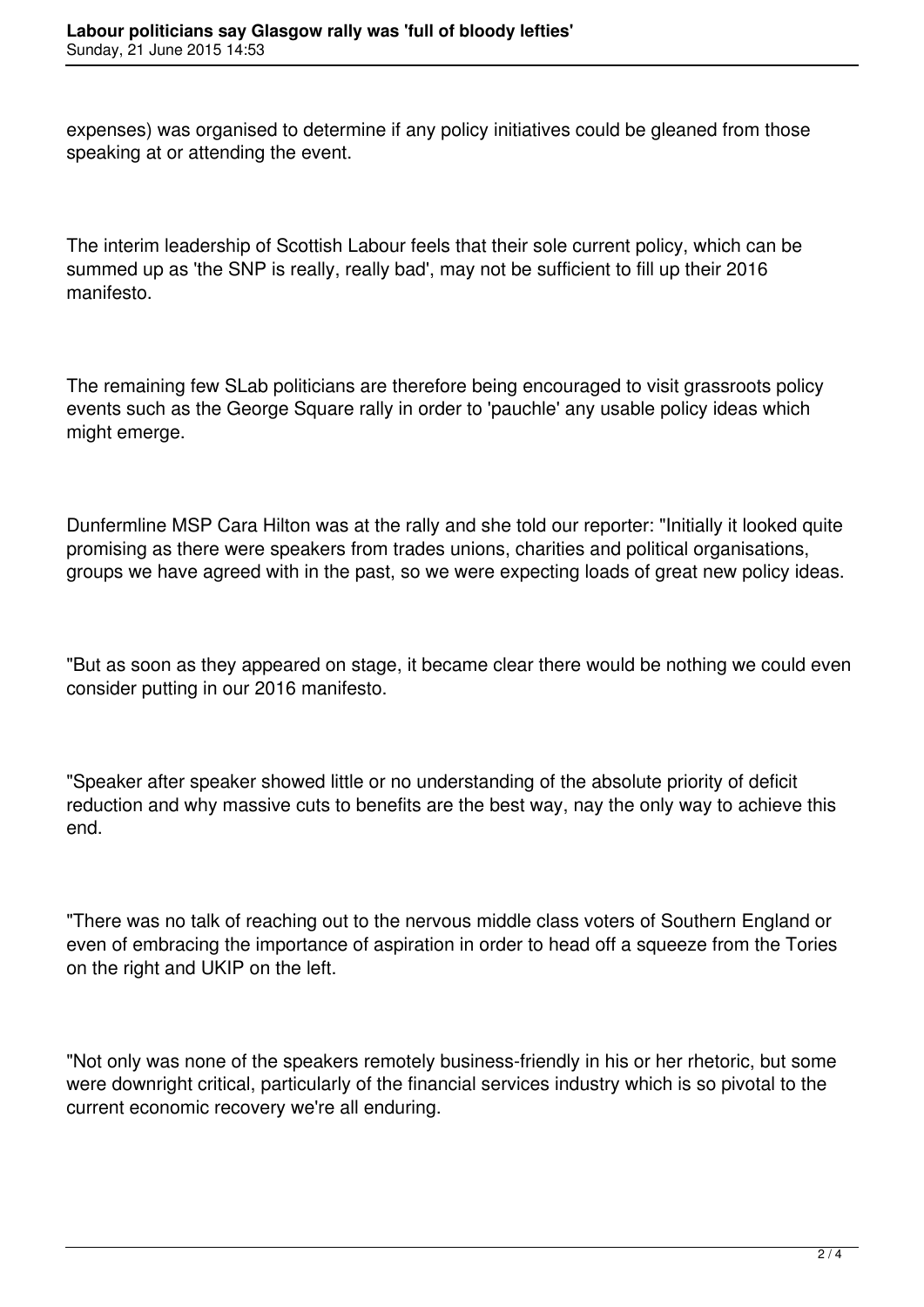"Sorry, I'll read that again, the current economic recovery we're all *enjoying*.

"In short, it was nothing more than a load of lefty troublemakers, taking the opportunity to bellyache in public and bleat on about socialism, social justice and social equality. Fu\*king pointless if you ask me.

"Also, I suspect some of the speakers and probably all of the audience were lazy, scrounging benefit junkies, looking for something for nothing.

"It was a totally wasted day, when I could have been out closing primary schools or something useful.



We later met up with Glasgow City Council leader 'wee Gordy' Matheson and asked him what he had learned from the event.